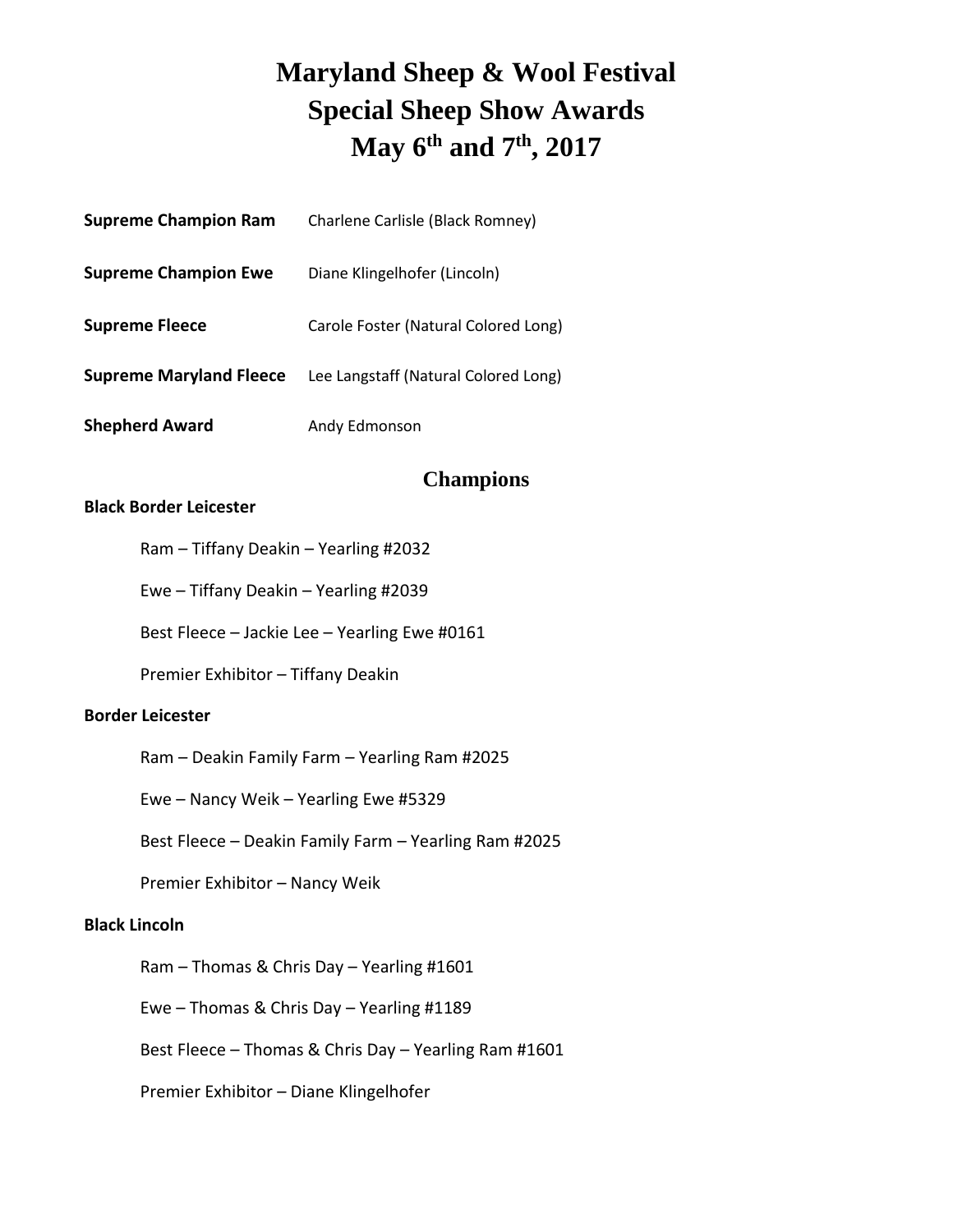## **Black Romney**

Ram – Charlene Carlisle – Sr. Lamb #6180 (Supreme Champion Ram)

Ewe – Charlene Carlisle – Sr. Lamb #6193

Best Fleece – Charlene Carlisle – Sr. Ewe Lamb #6193

Premier Exhibitor – Hilary Chapin

#### **Corriedale**

Ram – Douglas Brewer – Yearling Ram #1111

Ewe – Ben & Mary Bow & Family – Jr. Ewe Lamb #7080

Best Fleece – Geoffrey Ruppert – Yearling Ram #784

Premier Exhibitor – Ben & Mary Bow & Family

#### **Blue Faced Leicester - White**

Ram – Margaret VanCamp – Jr. Lamb #954

Ewe – Ellora Chapin – Yearling Ewe #871

Best Fleece – Ellora Chapin – Yearling Ewe #871

Premier Exhibitor – Ellora Chapin

### **Jacob**

Ram – Garrett Suhr – Yearling #586

Ewe –David Unzicker – Yearling #1626

Best Fleece – Garrett Suhr – Yearling Ram #586

Premier Exhibitor – David Unzicker

### **Karakul**

Ram – Letty Klein – Sr. Lamb #P288

Ewe – Ramona Butt – Jr. Lamb #8085

Best Fleece – Letty Klein – Sr. Ram Lamb #P288

Premier Exhibitor – Ramona Butt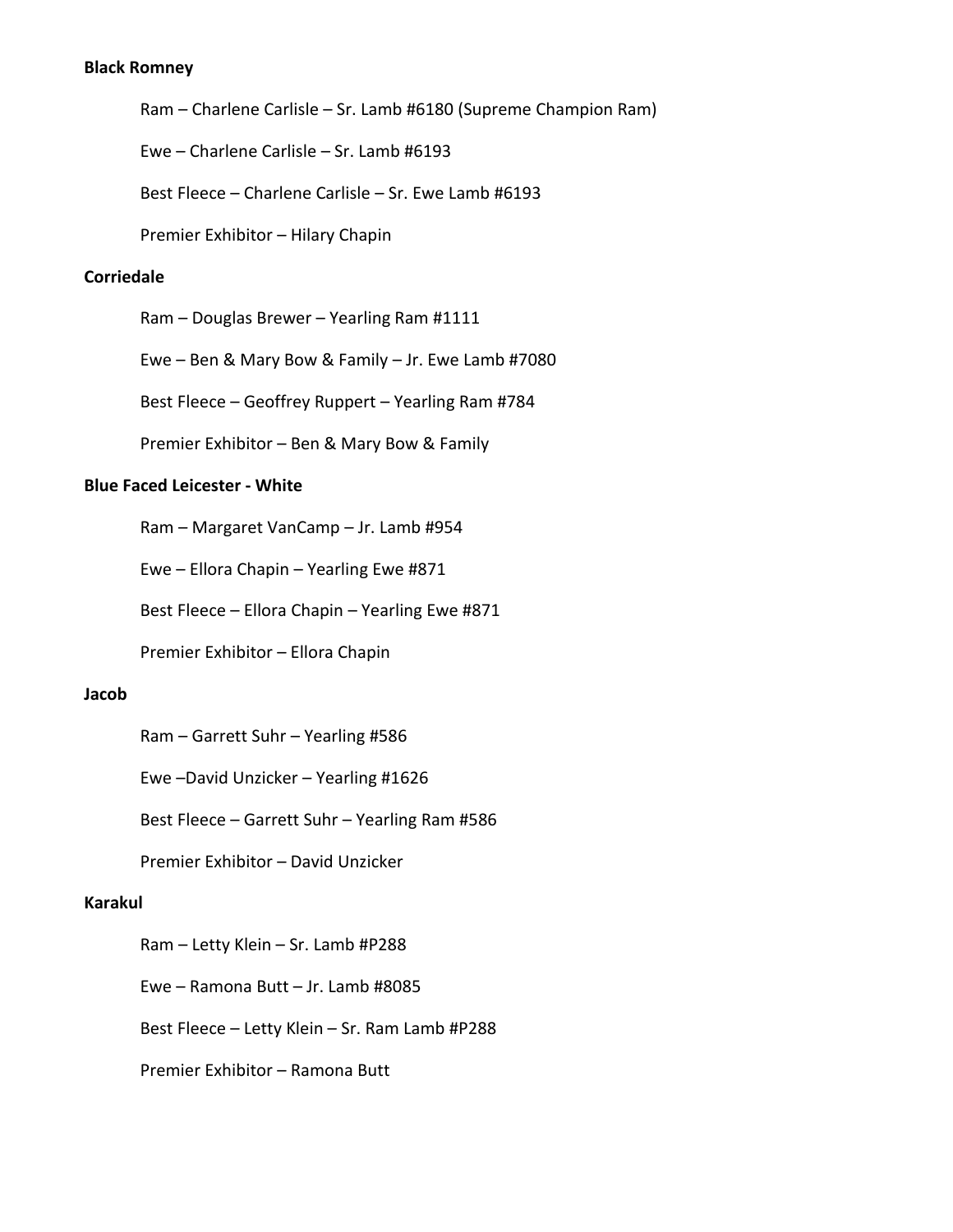## **Lincoln**

Ram – Taylor Garges – Yearling #52

Ewe – Diane Klingelhofer – Yearling #1604 (Supreme Champion Ewe)

Best Fleece – Diane Klingelhofer – Yearling Ewe #1604

Premier Exhibitor – Diane Klingelhofer

## **Natural Colored Fine**

Ram – Martha Polkey – Yearling #1233

Ewe – Wil-Hi Farm – Yearling Ewe #1562

Best Fleece – Martha Polkey – Yearling Ram #1233

Premier Exhibitor – Martha Polkey

## **Natural Colored Medium**

Ram – Kara Riccioni – Yearling Ram #120

Ewe – Kara Riccioni – Yearling Ewe #130

Best Fleece – Kara Riccioni – Sr. Ram Lamb #138

Premier Exhibitor – Kara Riccioni

#### **Natural Colored Long**

Ram – Carole Foster – Yearling Ram #611

Ewe – Lee Langstaff – Yearling Ewe #1617

Best Fleece – Carole Foster – Yearling Ram #611 (Supreme Fleece)

Premier Exhibitor – William Rogers

## **Overall Natural Color Premier Exhibitor – William Rogers**

#### **Rambouillet**

Ram – Wil-Hi Farm – Yearling Ram #1571

Ewe – Wil-Hi Farm – Yearling Ewe # 1576

Best Fleece – Wil-Hi – Yearling Ram #1571

Premier Exhibitor – Wil-Hi Farm